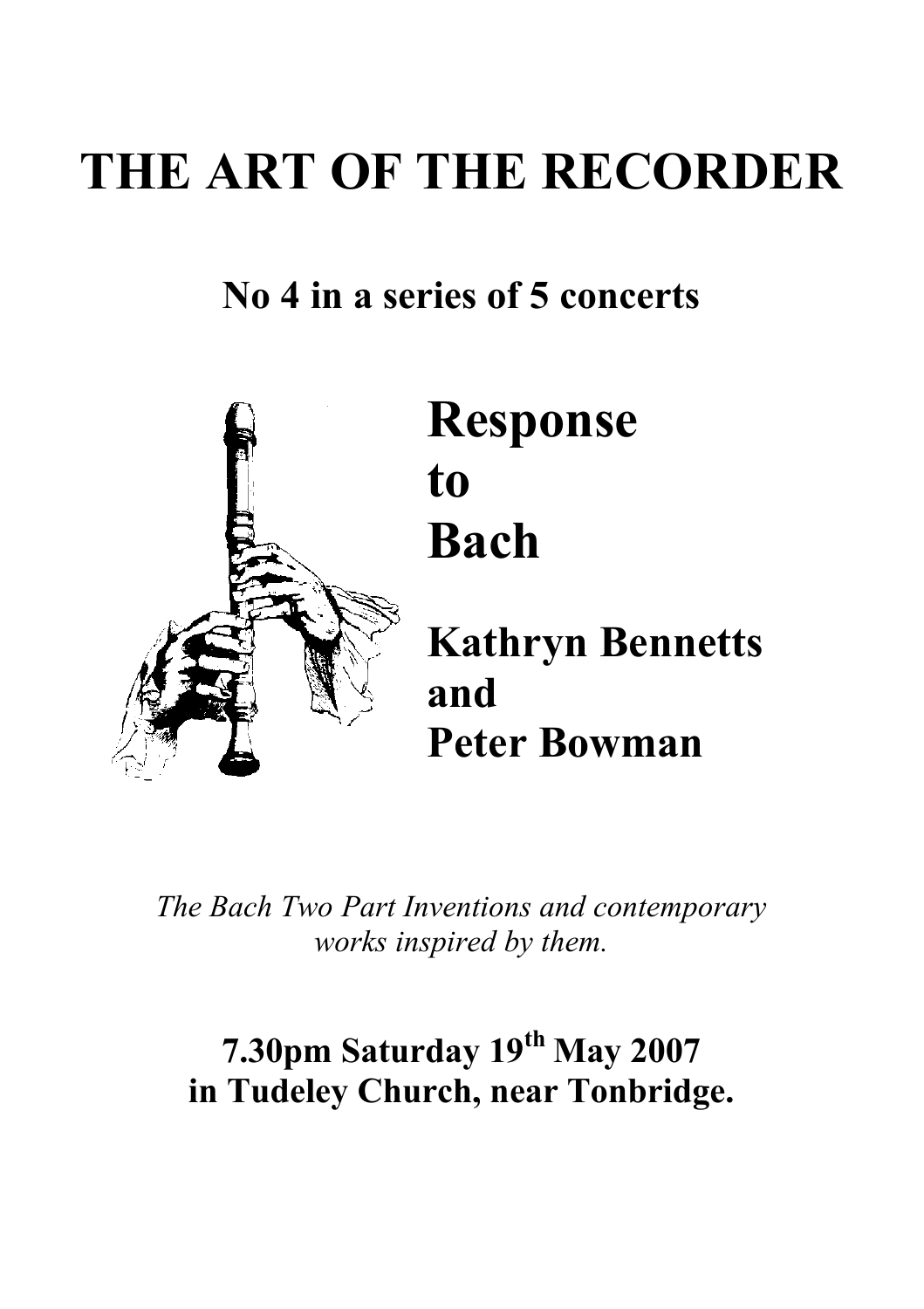**(BWV 772-786)** No.1 in C major No.2 in C minor No.3 in D major No.4 in D minor No.5 in E-flat major No.6 in E major No.7 in E minor No.8 in F major No.9 in F minor No.10 in G major No.11 in G minor No.12 in A major No.13 in A minor No.14 in B-flat major No.15 in B minor

---------------------------*--------------INTERVAL--------------------------------*

**One Voice in Two Parts (2006)\* Nicola LeFanu** (b.1947)

## **4 Duets from Clavier-Äbung 3 (1739) J. S. Bach** (1685-1750) **(BWV802-805)**

Duet no. 1 in E minor Duet no. 2 in F major Duet no. 3 in G major Duet no. 4 in A minor

\* World Premiere

**On Reflection (2006) Roderick Watkins** (b.1964)

**Two Lines (2007)\* Gavin Bryars** (b.1943)

**Intervention (2006) Michael Wolters** (b.1971)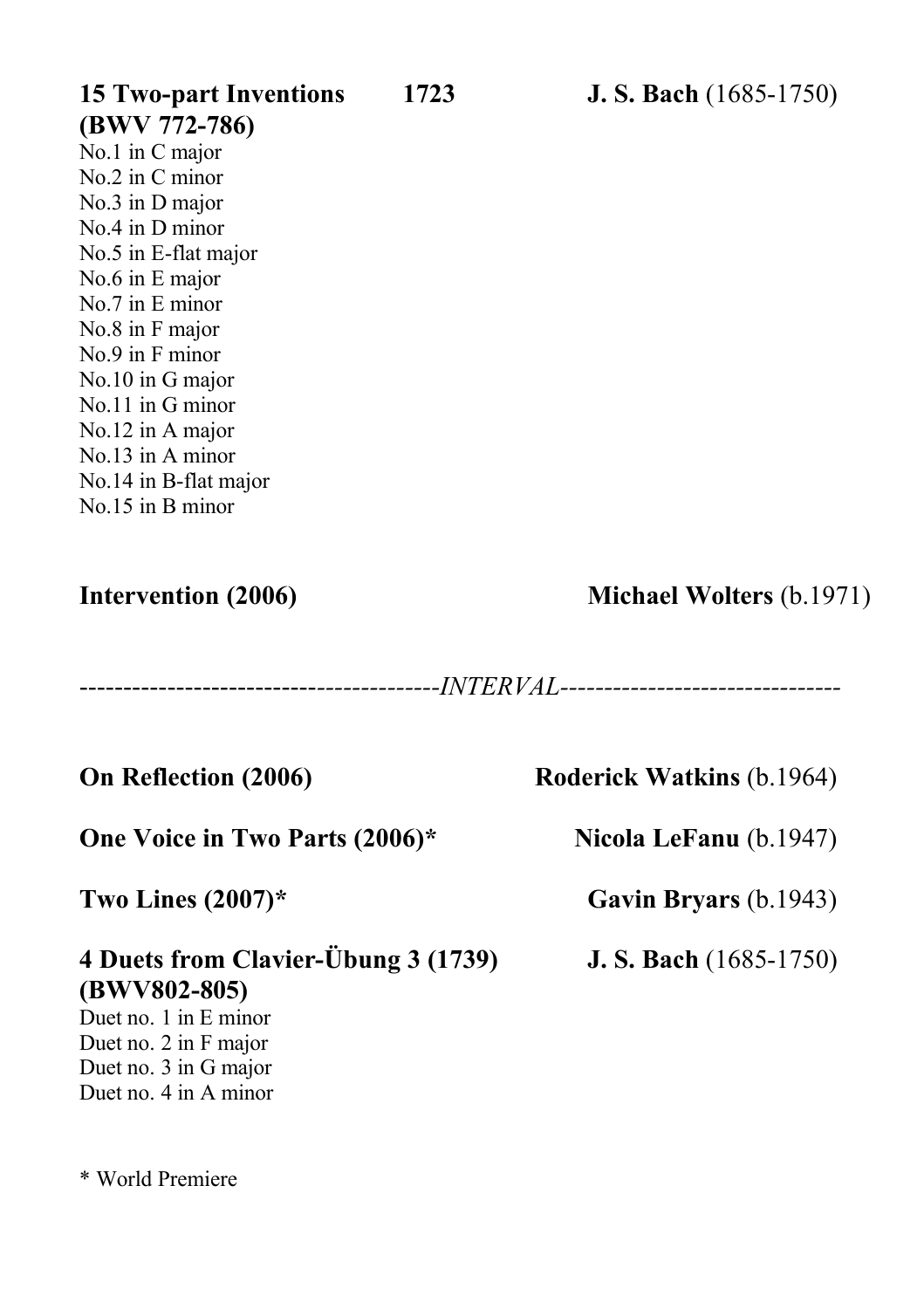**Response to Bach** is a project by Kathryn Bennetts and Peter Bowman to arrange and perform the two-part inventions of J. S. Bach and to commission seven new works (one for each pair of inventions) in a variety of contemporary styles. The project is supported financially by a  $£2000$  research grant from Canterbury Christ Church University and audience donations from concerts given at Tudeley Church; St. Lawrence's, The Moor, Hawkhurst; the Bonhoeffer Church, Forest Hill (twice); the United Reformed Church, Maidstone.

### **Notes**

### **Two-part Inventions** (1723) **J.S. Bach** (1685-1750)

Bach's intention in writing the two-part inventions in 1723 for his son Wilhelm Friedemann was to teach composition and "*above all to attain a cantabile style of playing*". Originally written for keyboard, probably the clavichord, they require only minor adaptation for performance on soprano and bass recorders. These miniature masterpieces are exquisite examples of contrapuntal writing. Physically splitting the two parts emphasises in a very real sense the interplay between the voices. Bach gave no performance instructions.

"Intervention" is a conceptual overview of Bach's two-part inventions. Each of the fifteen keys is represented by one bar (apart from A major - two bars) which together form a sixteen bar ostinato. This is repeated fourteen times using various arpeggio figures. The number 14 is thought to have symbolic significance for Bach, each letter of his name taking a number according to its position in the alphabet  $(B=2, A=1, C=3, H=8)$ . The "Interventions" here are ornamental flourishes or interjections in the missing nine keys thus completing the full cycle of twelve in both major and minor tonalities.

This short piece explores materials from the sixth of Bach's two-part inventions, and in so doing explores my own feelings about the simultaneous attraction and futility of nostalgia. The remarkable tension between the two parts in the original composition, captured principally in the inverted canons, is expanded to represent metaphorically the tension between past and contemporary musical languages. R.W.

### **One Voice in Two Parts (2006)** Nicola LeFanu (b.1947)

The main material for this duet is a sixteen-bar melody which appears five times, gradually contracting and expanding as it goes. It lies first in the bass

### **Intervention** (2006) **Michael Wolters** (b.1971)

**On Reflection** (2006) **Roderick Watkins (**b. 1964)